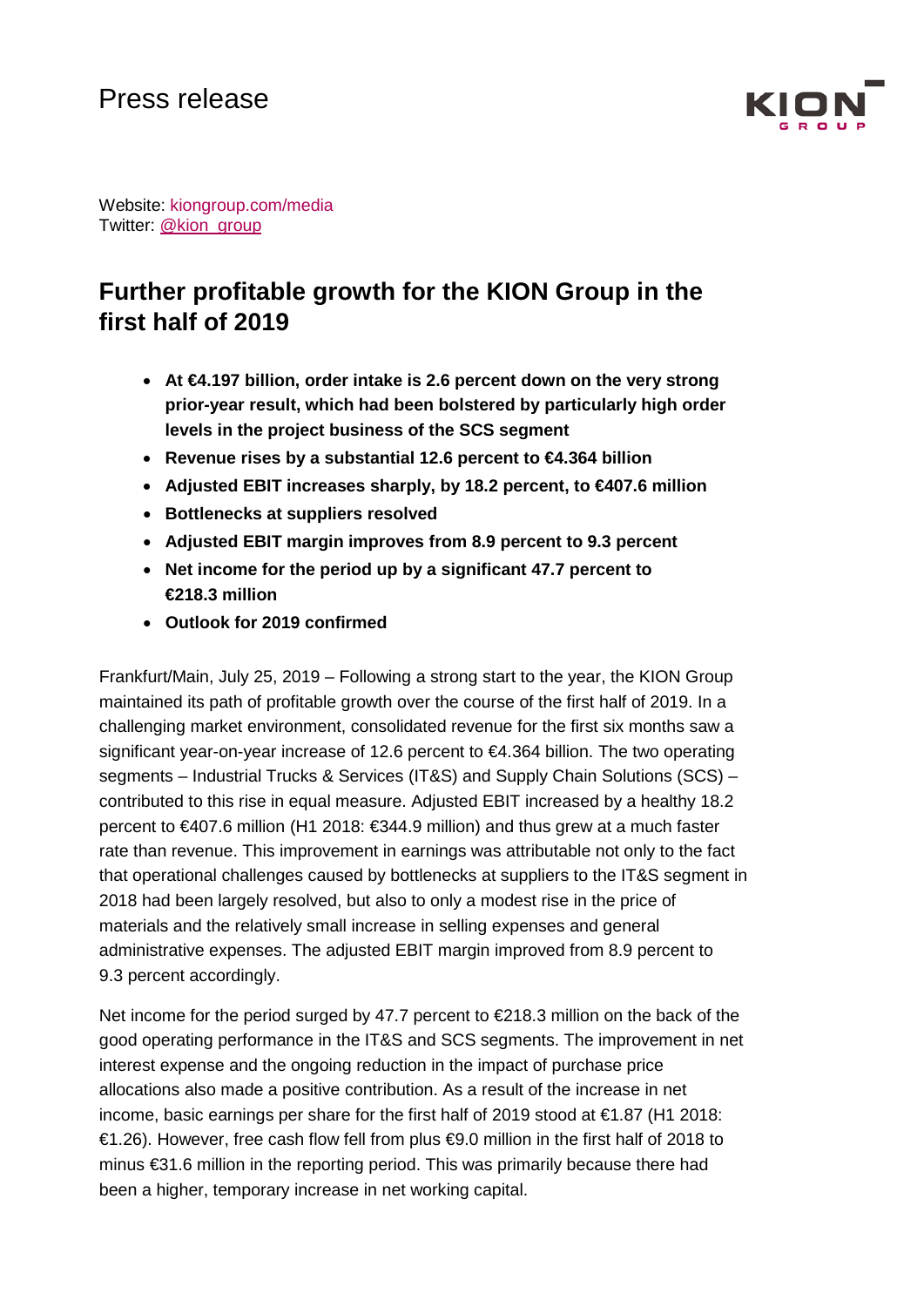

Order intake for the period January to June amounted to  $\epsilon$ 4.197 billion, a modest year-on-year fall of 2.6 percent. However, it must be remembered that order intake in the SCS segment had been exceptionally strong in the first half of 2018, primarily thanks to the project business. Currency effects had a small positive impact on the value of the KION Group's overall order intake, raising it by €35.0 million. These effects were predominantly attributable to the stronger US dollar. The order book contracted by 5.2 percent and stood at €3.131 billion at the end of June 2019, compared with €3.301 billion at the end of December 2018.

## **Performance in the second quarter of 2019**

Order intake amounted to €2.079 billion in the second quarter of 2019, a fall of 14.2 percent compared with the corresponding period of the previous year. The very strong showing from Q2 2018, which was dominated by project business, needs to be taken into account here. Revenue for the quarter rose by 12.3 percent to €2.281 billion. Adjusted EBIT came to €225.2 million, which was 20.5 percent higher than the figure for the prior-year period. The adjusted EBIT margin stood at 9.9 percent (Q2 2018: 9.2 percent). Net income for the period rose by a healthy 57.8 percent to €125.2 million. Free cash flow in the second quarter amounted to minus €113.6 million (Q2 2018: minus €3.7 million).

## **Mixed market trends**

In the first half of 2019, the global market for industrial trucks was unable to replicate the growth seen in previous years. This was due in particular to current economic uncertainties but also to the impact of ongoing trade disputes, the growing levels of debt in emerging and developing economies, and the possibility of a no-deal Brexit.

The number of new trucks ordered worldwide fell by 5.2 percent to 759.5 thousand compared with the first half of 2018. New orders decreased by 7.0 percent in the EMEA region. The Americas region saw a significant year-on-year decline of 14.2 percent. Only the APAC region registered an increase in the first six months of 2019, albeit of just 0.8 percent.

According to the KION Group's estimates, the trend toward warehouse automation and toward sorting solutions and automated goods transport is continuing and it generated strong demand in the market for supply chain solutions. This trend was further bolstered by capital investment in connection with multichannel and ecommerce strategies. A growing number of businesses invested in the expansion and optimization of their warehouse and logistics capacities and in automated warehouse systems that include not only solutions for individual processes, such as picking and packing, but also fully integrated end-to-end solutions.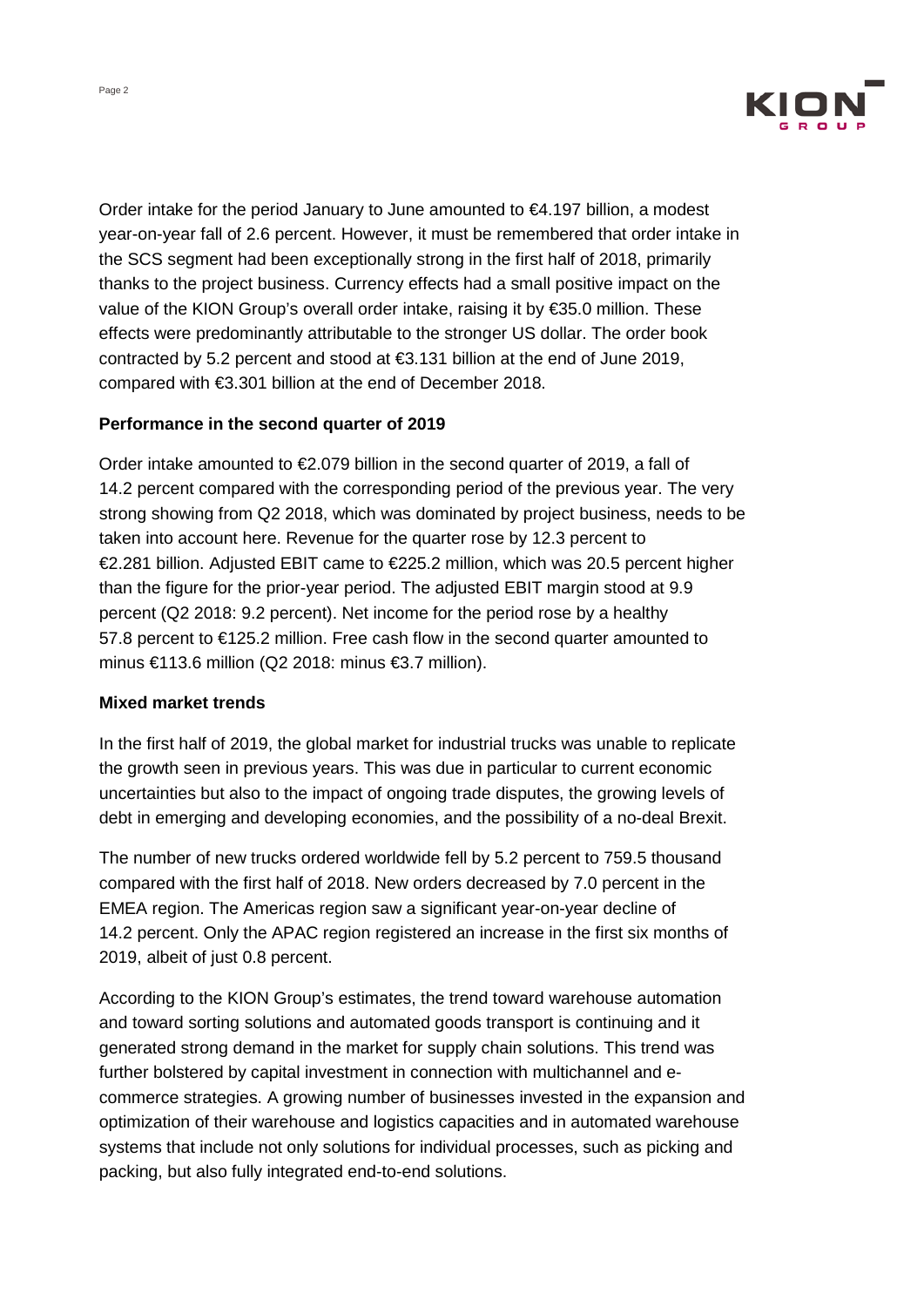

"We recorded significant revenue growth and a very good operating profit in the first half of 2019, and this was attributable to both the IT&S and SCS segments," said Gordon Riske, Chief Executive Officer of KION GROUP AG. "This sharp rise in earnings is particularly pleasing in light of the increasingly challenging conditions in the market. The good results for the first half of the year show that the KION Group remains on the right track. However, the headwinds from diminishing global trade, a slowdown in capital expenditure worldwide, political uncertainties, and trade disputes are increasing."

## **KION Group forges ahead with growth strategy and forms strategic alliance**

In July 2019, the KION Group reached another milestone in its overall strategy for growth and innovation. The leading global provider of intralogistics solutions decided to join forces with BMZ Holding GmbH to form a joint venture under the name of KION Battery Systems GmbH. This joint venture will manufacture lithium-ion batteries for industrial trucks in the EMEA region. The two companies have already signed an agreement to this effect. KION GROUP AG and BMZ Holding GmbH will each hold a 50 percent stake in the new joint venture. The objective of the joint venture is to increase the lithium-ion product range as well as production capacity in order to meet the rapidly growing demand for lithium-ion battery systems in the intralogistics market. The transaction still needs to be approved by the competent antitrust regulator.

## **Focus on future energy sources**

Under its KION 2027 strategy, the KION Group is placing particular emphasis on energy and energy efficiency, as these are topics that will have a significant influence on intralogistics and material handling. The Group's global research and development activities focus on drive technologies of the future. KION's product portfolio already comprises all manner of drive technologies, from internal combustion engines to leadacid and lithium-ion batteries, and even fuel cells. Electric drive systems are of particular importance given that the KION Group, through its brand companies, is the leading provider of electric-powered forklift and warehouse trucks. Across its various brand companies, the Group has sold more than one million electric trucks in the past ten years. Last year, electric trucks accounted for more than 80 percent of unit sales – a figure that is set to keep on rising. Lithium-ion batteries offer a particular advantage for use in electric vehicles: In contrast with traditional lead-acid batteries, there is no need to swap batteries, because lithium-ion technology supports rapid charging and top-up charging. There have also been huge advances in the technological development of lithium-ion batteries. They are already a very attractive and cost-effective option in all areas where industrial trucks are used, especially where facilities operate an intensive shift schedule. The batteries are suitable even for heavy-duty trucks that carry substantial loads.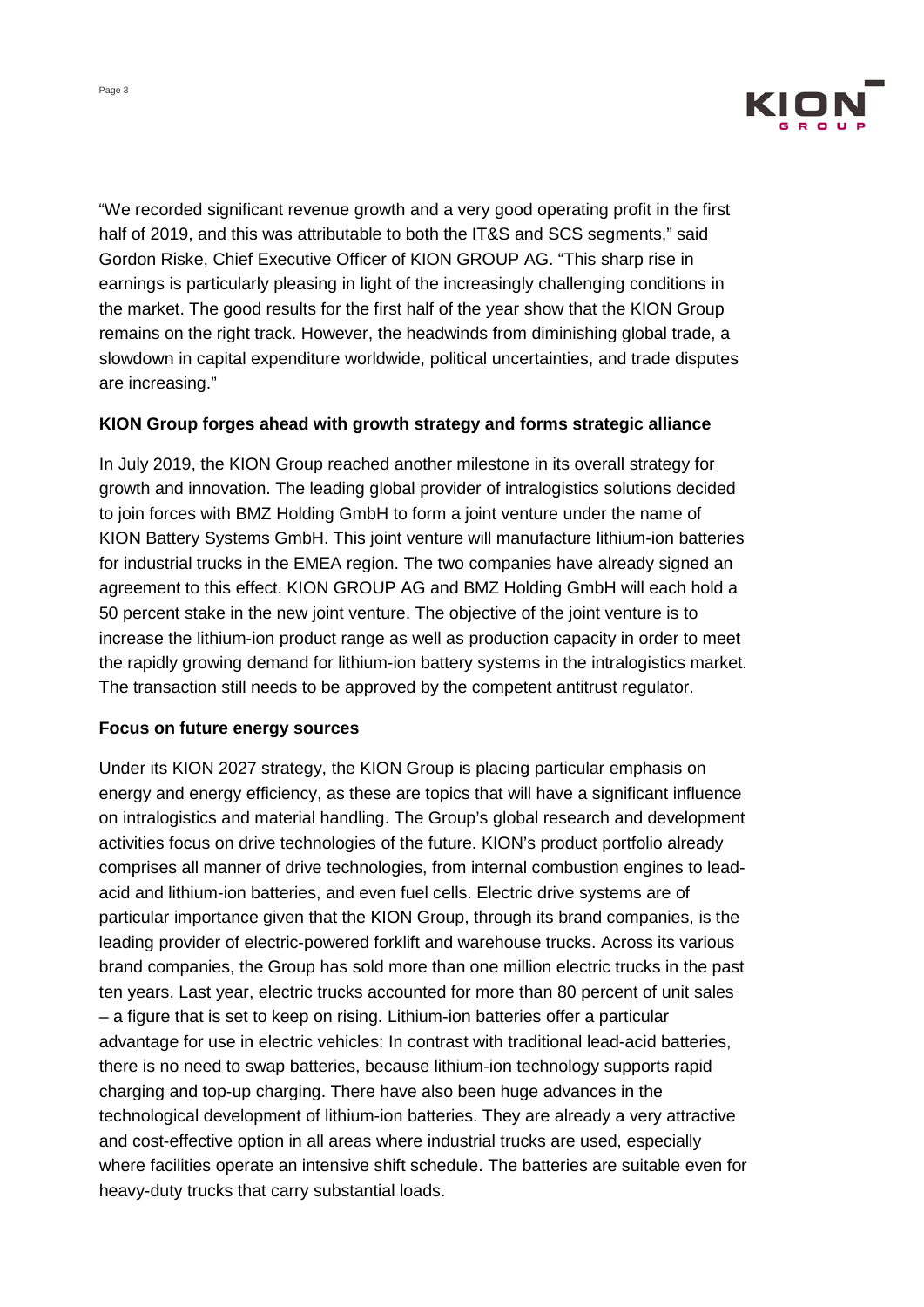

#### **Segment performance in detail**

In the **Industrial Trucks & Services segment** (industrial trucks, warehouse technology, and related services), the KION Group's brand companies took orders for 109.2 thousand new trucks during the first half of 2019. Despite a downturn in the market, the segment's orders were almost at the level of the prior-year period, falling by just 1.2 percent. In terms of order volume, the segment thus outperformed the market as a whole in virtually all sales regions in its new truck business. The value of order intake rose from €3.032 billion in the first half of 2018 to €3.084 billion in the first six months of this year, an increase of 1.7 percent. Total revenue in this segment for the first six months of this year went up by 11.7 percent to €3.147 billion (H1 2018: €2.818 billion). Adjusted EBIT improved by a significant 14.9 percent year on year to reach €326.5 million (H1 2018: €284.2 million). At 10.4 percent, the adjusted EBIT margin was in double figures again and was higher than the figure for the prior-year period (10.1 percent). In the second quarter, the fallout from the bottlenecks at suppliers had almost no impact on segment earnings.

In the second quarter of 2019, the value of order intake in the IT&S segment rose by 1.7 percent to €1.573 billion (Q2 2018: €1.547 billion). Segment revenue went up by 13.0 percent to €1.638 billion, compared with €1.450 billion in the prior-year period. At €177.7 million, adjusted EBIT was 19.9 percent higher than in the second quarter of 2018. The segment's adjusted EBIT margin rose from 10.2 percent in the second quarter of 2018 to 10.8 percent.

At €1.109 billion, the value of order intake in the **Supply Chain Solutions** segment was 12.7 percent lower than the strong level achieved in the prior-year period (H1 2018: €1.270 billion), as order intake reached a record level in the second quarter of 2018. Segment revenue increased by 15.4 percent to €1.211 billion because of the progressive fulfillment of the high level of orders in the order book from the end of 2018. The segment's adjusted EBIT rose by a significant 29.3 percent to €111.8 million in the first half of this year (H1 2018: €86.5 million). This was thanks to higher revenue and a disproportionately low increase in selling expenses and administrative expenses. Moreover, project-related personnel capacity had been underutilized in the prior-year period. As a result, the adjusted EBIT margin improved to 9.2 percent (H1 2018: 8.2 percent).

In the second quarter of 2019, the value of the SCS segment's order intake amounted to €506.0 million (Q2 2018: €874.2 million). Segment revenue went up by 10.9 percent to €642.0 million (Q2 2018: €578.8 million). Adjusted EBIT rose by 23.5 percent to  $63.6$  million (Q2 2018:  $651.5$  million). At 9.9 percent, the adjusted EBIT margin was higher than the figure of 8.9 percent for the second quarter of 2018.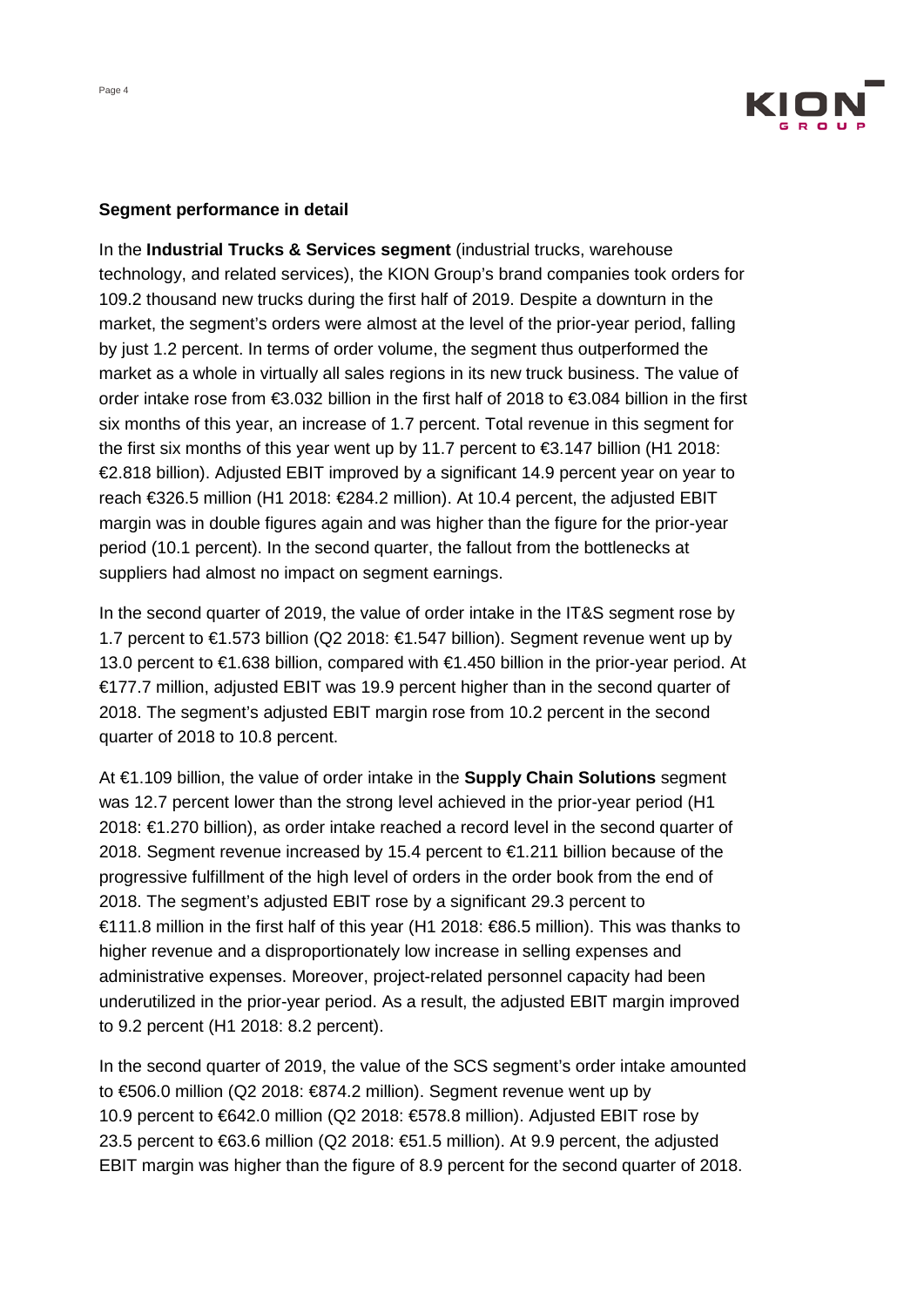

## **Outlook**

Compared with the forecasts made in the 2018 group management report, there has been a modest deterioration in the economic climate. The indicators for industrial output and manufacturing are also on a downward trend in comparison to the turn of the year.

Sectoral conditions are mixed. The positive trend that was anticipated for warehouse systems is being sustained by further fast growth in the online retail market. Unit sales of industrial trucks were weak in the first six months of the year, so there are currently doubts as to whether it will still be possible to achieve a growth rate close to the long-term trend of around 4 percent for the year as a whole, as originally expected. This will partly depend on what happens next in the trade talks, particularly those between the US and China. Nevertheless, the overall market for industrial trucks and warehouse systems is likely to expand again in 2019, as originally forecast.

Despite the temporary dip in economic data, the KION Group is adhering to the forecast for the year as a whole that was published in the 2018 combined management report and believes it will continue along its path of profitable growth while further improving its market position. Following rises in the first half of 2019, both revenue and adjusted EBIT are expected to increase over the year as a whole.

The order intake of the KION Group is still expected to be between €8.250 billion and €8.950 billion. The target figure for consolidated revenue remains in the range of €8.150 billion to €8.650 billion. The target range for adjusted EBIT is unchanged at €805 million to €875 million. Free cash flow is expected to be in a range between €380 million and €480 million. The target figure for ROCE is in the range of 9.0 percent to 10.0 percent.

Order intake in the Industrial Trucks & Services segment is expected to be between €6.250 billion and €6.450 billion. The target figure for revenue is in the range of €6.050 billion to €6.250 billion. The target range for adjusted EBIT is €685 million to €720 million.

Order intake in the Supply Chain Solutions segment is expected to be between €2.000 billion and €2.500 billion. The target figure for revenue is in the range of €2.100 billion to €2.400 billion. The target range for adjusted EBIT is €190 million to €225 million.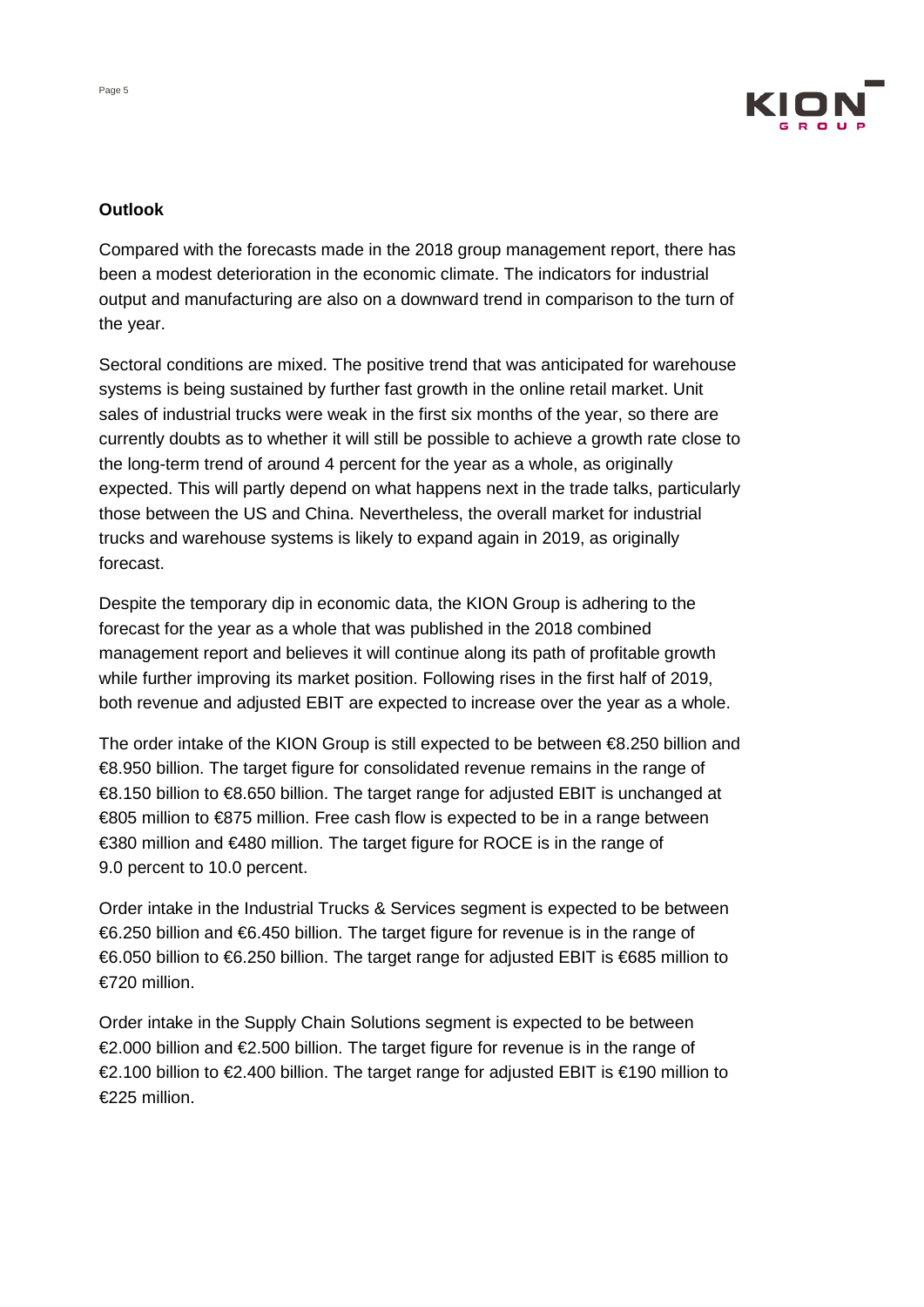

| $\epsilon$ million                                               | H1 2019        | H1 2018        | <b>Difference</b> | Q <sub>2</sub> 2019 | Q2 2018        | <b>Difference</b> |
|------------------------------------------------------------------|----------------|----------------|-------------------|---------------------|----------------|-------------------|
| <b>Order intake</b>                                              | 4,196.8        | 4,309.0        | $-2.6%$           | 2,078.6             | 2,424.0        | $-14.2%$          |
| <b>Revenue</b>                                                   | 4,364.1        | 3,874.4        | 12.6%             | 2,280.7             | 2,031.1        | 12.3%             |
| Order book[1]                                                    | 3,130.7        | 3,300.8        | $-5.2%$           |                     |                |                   |
| <b>Adjusted EBITDA[2]</b><br><b>Adjusted EBITDA[2]</b><br>margin | 804.0<br>18.4% | 717.8<br>18.5% | 12.0%             | 425.0<br>18.6%      | 377.0<br>18.6% | 12.7%             |
| <b>Adjusted EBIT[2]</b><br><b>Adjusted EBIT[2] margin</b>        | 407.6<br>9.3%  | 344.9<br>8.9%  | 18.2%             | 225.2<br>9.9%       | 187.0<br>9.2%  | 20.5%             |
| Net income for the period                                        | 218.3          | 147.7          | 47.7%             | 125.2               | 79.3           | 57.8%             |
| Free cash flow[3]                                                | $-31.6$        | 9.0            | $< -100%$         | $-113.6$            | $-3.7$         | $< -100%$         |
| Employees[4]<br>(FTEs, incl.<br>apprentices/trainees)            | 33,740         | 33,128         | 1.8%              |                     |                |                   |

# **KION Group key performance indicators for the first half-year and for the second quarter, which ended June 30, 2019**

[1] Figure as at June 30, 2019 compared with December 31, 2018.

[2] Adjusted for purchase price allocation items and non-recurring items.

[3] Free cash flow is defined as cash flow from operating activities plus cash flow from investing activities.

[4] Number of employees stated in full-time equivalents as at June 30, 2019 compared with December 31, 2018.

## The Company

The KION Group is a global leader in industrial trucks, related services and supply chain solutions. Across more than 100 countries worldwide, the KION Group designs, builds and supports logistics solutions that optimize material and information flow within factories, warehouses and distribution centers. The Group is the largest manufacturer of industrial trucks in Europe, the second-largest producer of forklifts globally and a leading provider of automation technology.

The KION Group's world-renowned brands are clear industry leaders. Dematic, the newest addition to the KION Group, is a global leader in automated material handling,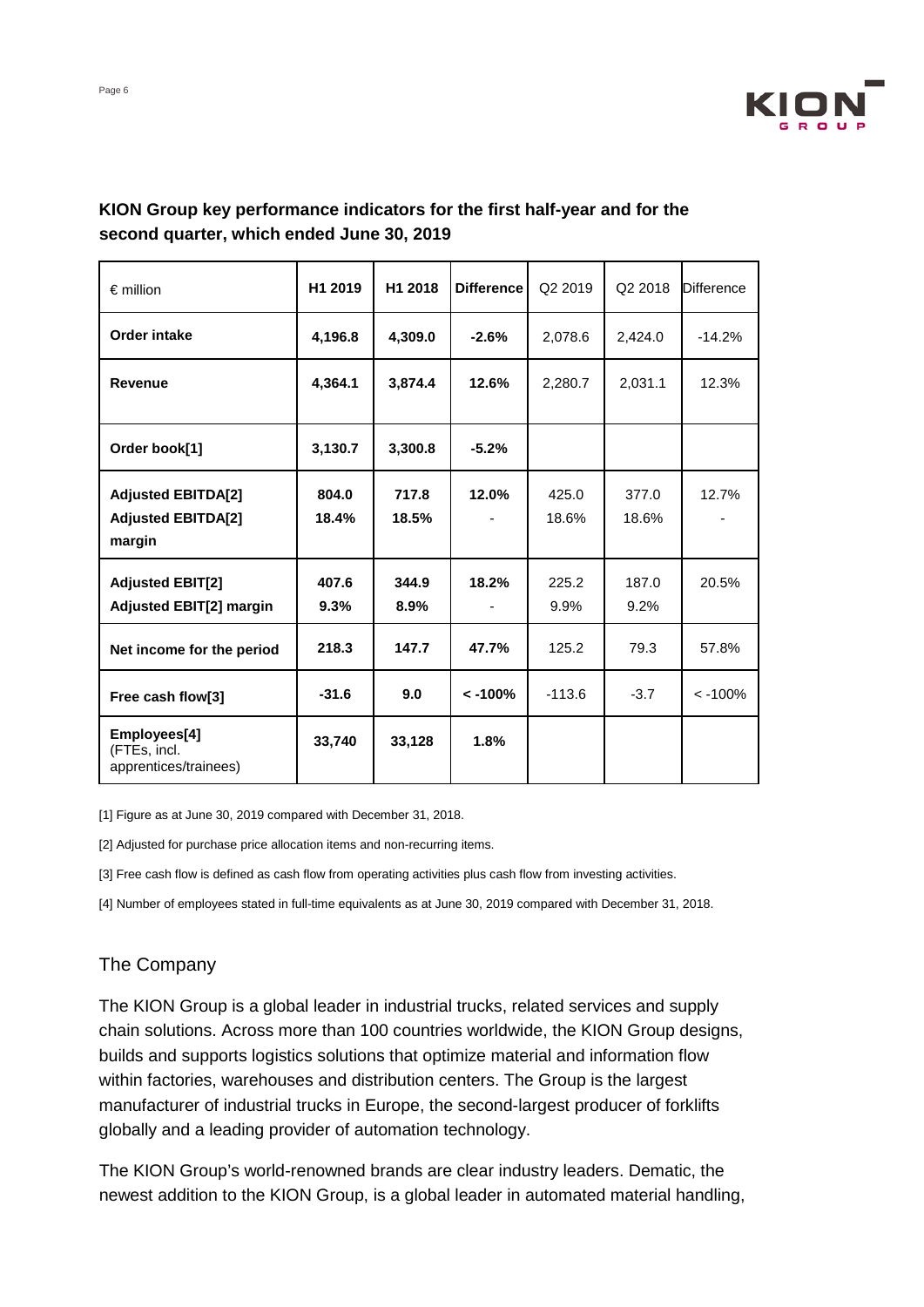

providing a comprehensive range of intelligent supply chain and automation solutions. The Linde and STILL brands serve the premium industrial truck segment. Baoli focuses on industrial trucks in the economy segment. Among KION's regional industrial truck brand companies, Fenwick is the largest supplier of material handling products in France and OM Voltas is a leading provider of industrial trucks in India.

With an installed base of more than 1.4 million industrial trucks and over 6,000 installed systems, the KION Group's customer base includes companies in all industries and of all sizes on six continents. The Group has more than 33,000 employees and generated revenue of €8 billion in 2018.

## Disclaimer

This document and the information contained herein are for information purposes only and do not constitute a prospectus or an offer to sell or a solicitation of an offer to buy any securities in the United States or in any other jurisdiction.

This release contains forward-looking statements that are subject to various risks and uncertainties. Future results could differ materially from those described in these forward-looking statements due to certain factors, e.g. changes in business, economic and competitive conditions, regulatory reforms, results of technical studies, foreign exchange rate fluctuations, uncertainties in litigation or investigative proceedings, and the availability of financing. We do not undertake any responsibility to update the forward-looking statements in this release.

(fgr)

## Further information for the media

Michael Hauger Senior Vice President Corporate Communications Tel: +49 (0)69 201 107 655 Cell: +49 (0)151 1686 5550 [michael.hauger@kiongroup.com](mailto:michael.hauger@kiongroup.com)

Frank Grodzki Senior Director External Communications & Group Newsroom Tel: +49 (0)69.2 01 10-74 96 Mobil +49 (0)151 65 26 29 16 [frank.grodzki@kiongroup.com](mailto:frank.grodzki@kiongroup.com)